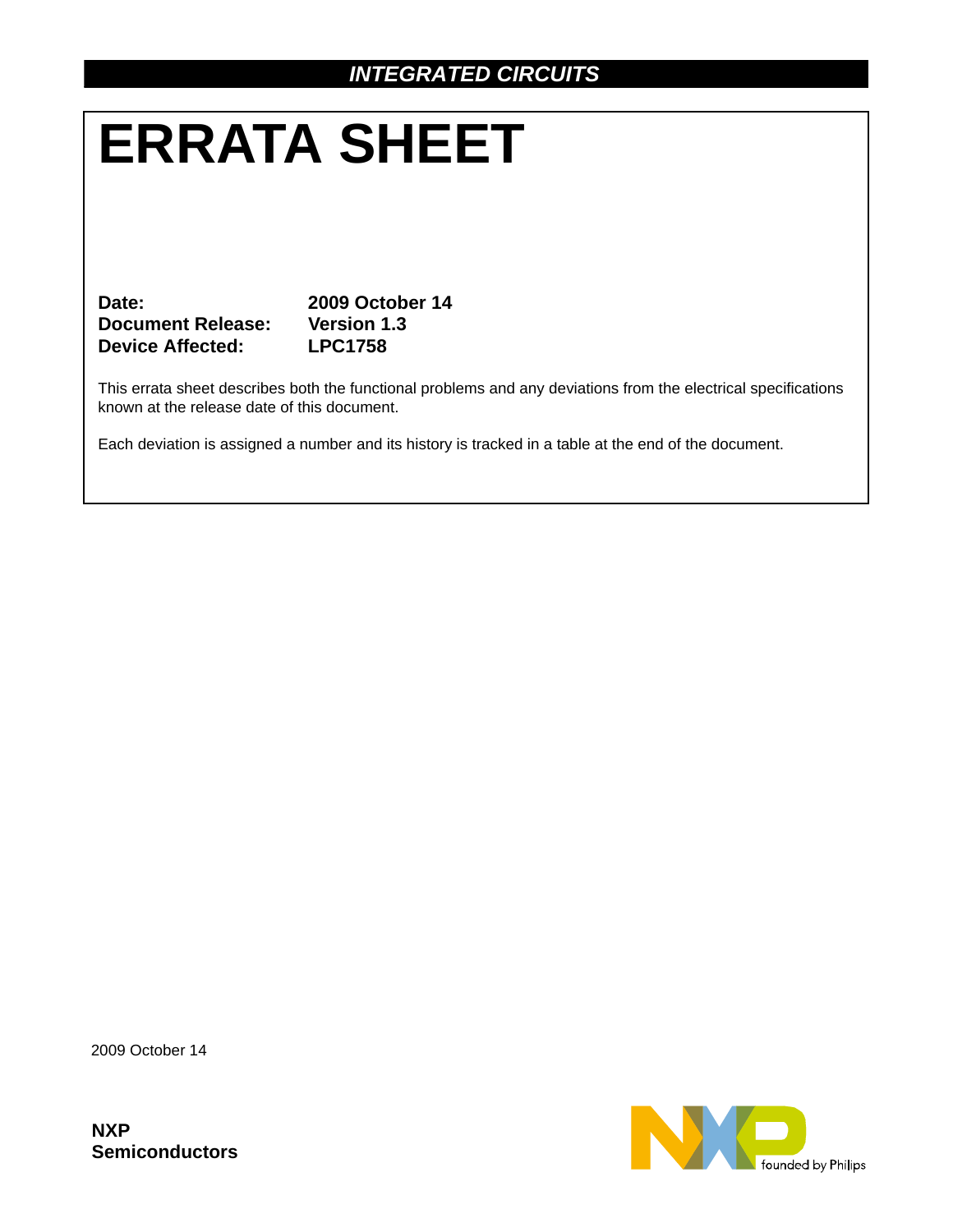# **Document revision history**

| Rev | Date                  | <b>Description</b> |
|-----|-----------------------|--------------------|
| 1.3 | October 14 2009       | Added MCPWM.1      |
| 1.2 | <b>August 17 2009</b> | Added Ethernet.1   |
| 1.1 | July 06 2009          | Added PCLKSELx.1   |
| 1.0 | April 10 2009         | First version      |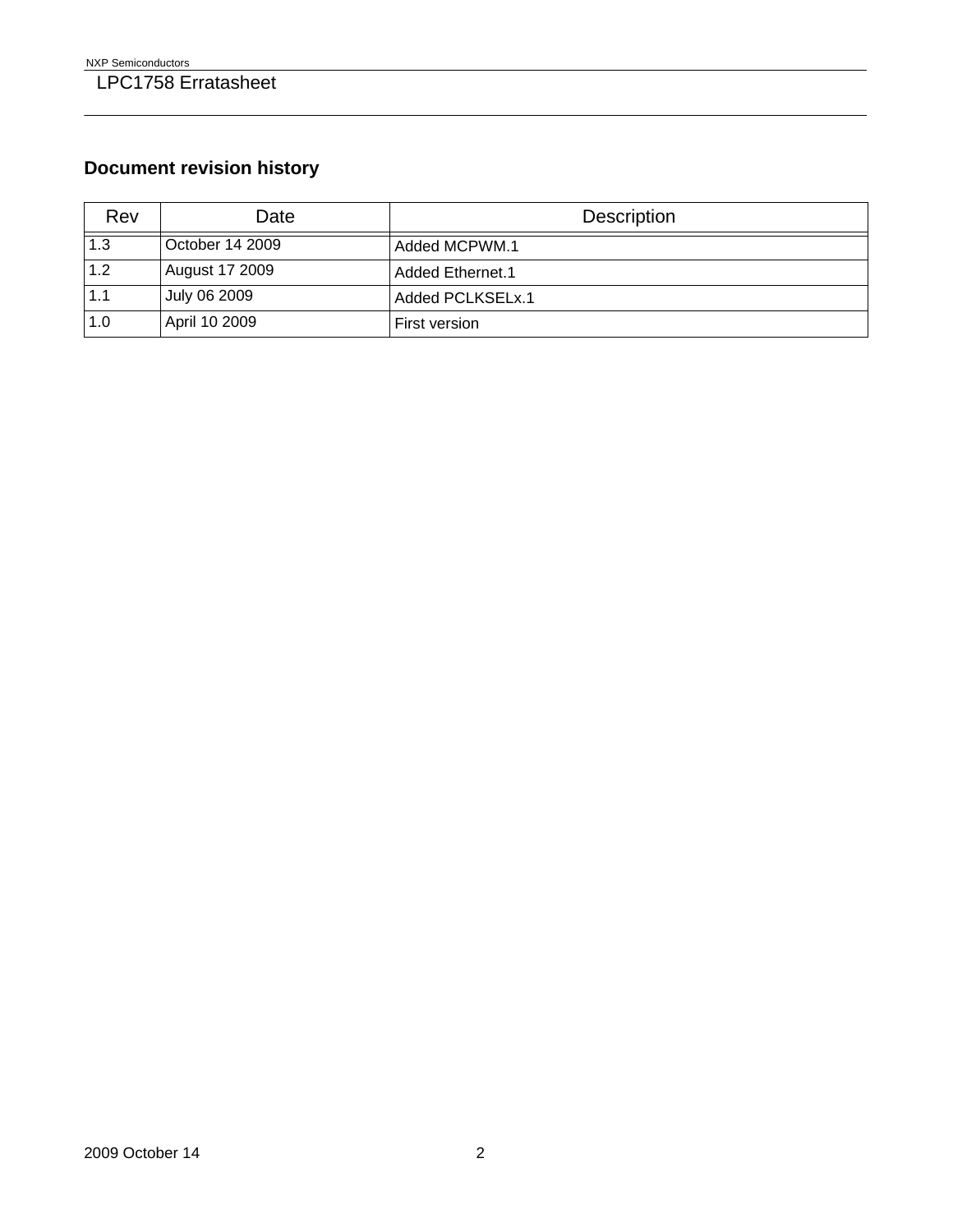## **Identification**

The typical LPC1758 devices have the following top-side marking:

LPC1758xxx xxxxxxx xxYYWW R[x]

The last/second to last letter in the third line (field 'R') will identify the device revision. This Errata Sheet covers the following revisions of the LPC1758:

| Revision Identifier (R) | Comment                 |
|-------------------------|-------------------------|
| $\bullet$               | Initial device revision |

Field 'YY' states the year the device was manufactured. Field 'WW' states the week the device was manufactured during that year.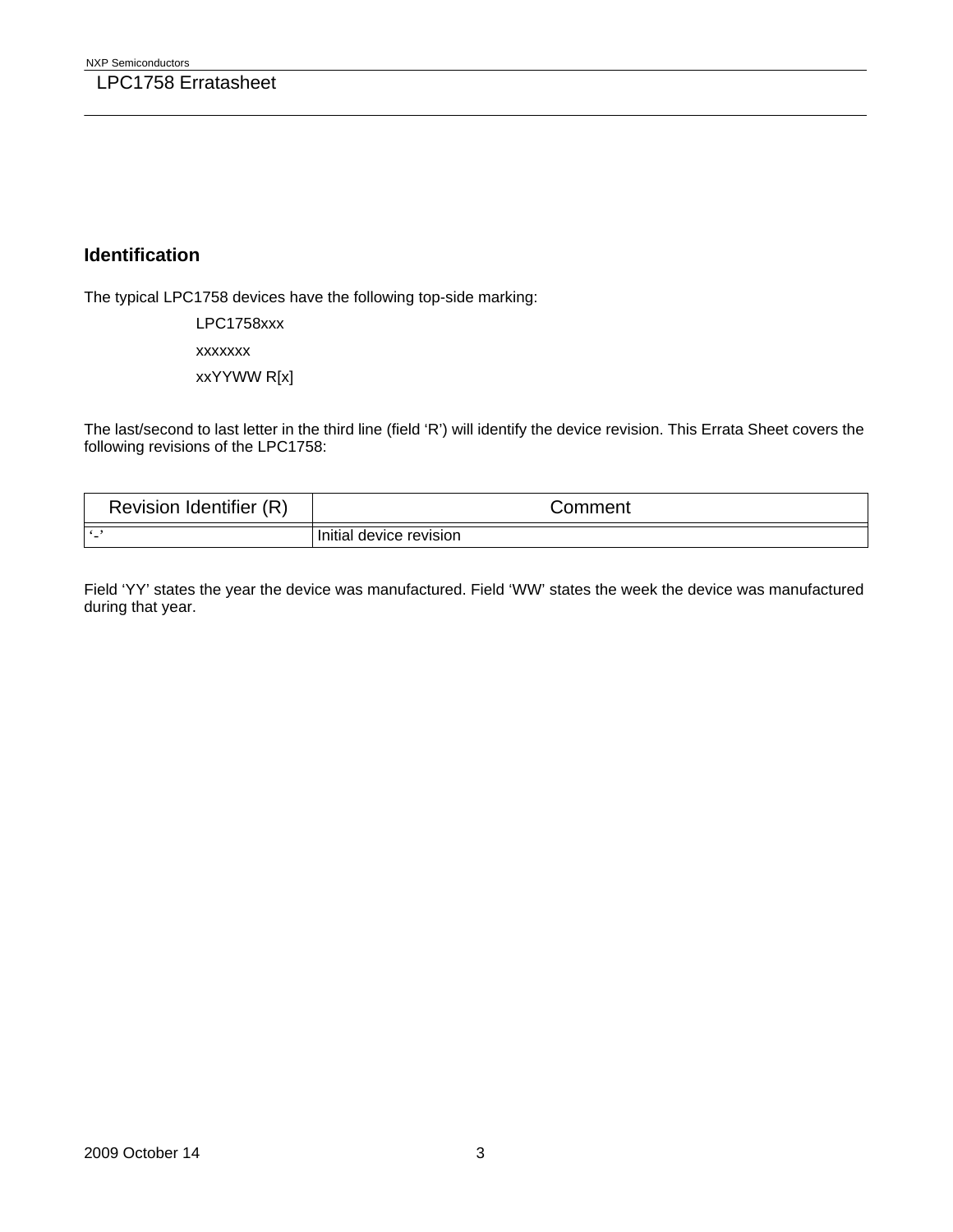# **Errata Overview - Functional Problems**

| Functional<br>Problem | <b>Short Description</b>                                                                | <b>Device Revision</b><br>the problem<br>occurs in |
|-----------------------|-----------------------------------------------------------------------------------------|----------------------------------------------------|
| PLL <sub>0.1</sub>    | PLL0 (Main PLL) remains enabled and connected in Deep Sleep and<br>Power-down modes     |                                                    |
| PCLKSELx.1            | Peripheral Clock Selection Registers must be set before enabling<br>and connecting PLL0 |                                                    |
| Ethernet.1            | Ethernet Media Independent Interface Management (MIIM) Signals                          |                                                    |
| MCPWM.1               | Input pins (MCI0-2) on the Motor Control PWM peripheral are not<br>functional           |                                                    |

# **Errata Overview - AC/DC Deviations**

| <b>AC/DC Deviation</b> | <b>Short Description</b> | <b>Device Revision</b><br>the deviation<br>occurs in |
|------------------------|--------------------------|------------------------------------------------------|
| n/a                    | n/a                      | n/a                                                  |

### **Errata Notes**

| <b>Notes</b> | <b>Short Description</b> | <b>Device Revision</b><br>the note applies<br>tΟ |
|--------------|--------------------------|--------------------------------------------------|
| n/a          | n/a                      | n/a                                              |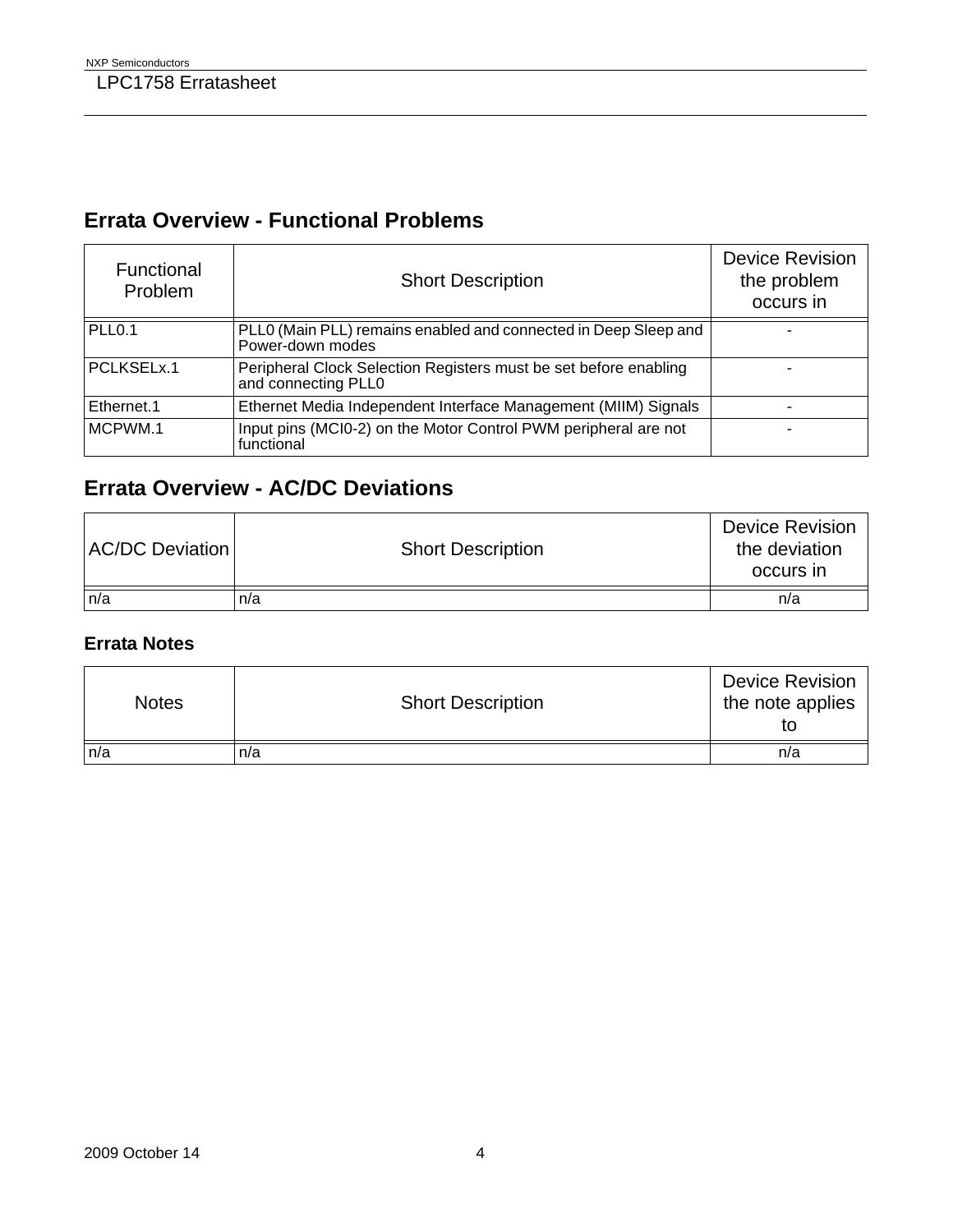## **Functional Problems of LPC1758**

### **PLL0.1: PLL0 (Main PLL) remains enabled and connected in Deep Sleep and Power-down modes.**

- Introduction: If the main PLL (PLL0) is enabled and connected before entering Deep Sleep or Power-down modes, main PLL (PLL0) automatically turns off and disconnects after the chip enters Deep Sleep mode or Power-down mode leading to reduced power consumption.
- Problem: If the main PLL (PLL0) is enabled and connected before entering Deep Sleep or Power-down modes, it will remain enabled and connected after the chip enters Deep Sleep mode or Power-down mode causing the power consumption to be higher.
- Workaround: In the software, user must disable and disconnect the main PLL (PLL0) before entering Deep Sleep and Power-down modes to reduce the power consumption. This must be done only if the main PLL (PLL0) was enabled and connected before entering Deep Sleep mode or Power-down mode.

The code below demonstrates the steps to disable and disconnect the main PLL0:

|                    | PLLOCON $&=- (1 < 1);$  | /* Disconnect the main PLL (PLL0) */                                                             |
|--------------------|-------------------------|--------------------------------------------------------------------------------------------------|
| $PLLOFEED = 0xAA;$ |                         | $/*$ Feed $*$ /                                                                                  |
| $PLLOFEED = 0x55;$ |                         | /* Feed */                                                                                       |
|                    |                         | while ((PLL0STAT & $(1<<25)$ ) != 0x00); /* Wait for main PLL (PLL0) to disconnect */            |
|                    | PLLOCON $8 = -(1 < 0);$ | /* Turn off the main PLL (PLL0) */                                                               |
| $PLLOFEED = 0xAA;$ |                         | $/*$ Feed $*$ /                                                                                  |
| $PLLOFEED = 0x55;$ |                         | $/*$ Feed $*$ /                                                                                  |
|                    |                         | while ((PLLOSTAT & $(1 < 24)$ ) != 0x00); /* Wait for main PLL (PLLO) to shut down */            |
|                    |                         | /*************** Then enter into Deep sleep mode or Power-down mode **************************** |

### **PCLKSELx.1: Peripheral Clock Selection Registers must be set before enabling and connecting PLL0**

- Introduction: A pair of bits in the Peripheral Clock Registers (PCLKSEL0 and PCLKSEL1) controls the rate of the clock signal that will be supplied to APB0 and APB1 peripherals.
- Problem: If the Peripheral Clock Registers (PCLKSEL0 and PCLKSEL1) are set or changed after PLL0 is enabled and connected, the value written into the Peripheral Clock Selection Registers may not take effect. It is not possible to change the Peripheral Clock Selection settings once PLL0 is enabled and connected.
- Workaround: Peripheral Clock Selection Registers must be set before enabling and connecting PLL0.

#### **Ethernet.1: Ethernet Media Independent Interface Management (MIIM) Signals**

Introduction: The LPC1758 has Ethernet interface, which interfaces between an off-chip Ethernet PHY using the RMII (Reduced Media Interface Management) protocol, and the on-chip Media Independent Interface Management (MIIM) serial bus. The off-chip Ethernet PHY registers are accessible via the Media Independent Interface Management (MIIM) interface. This interface consists of the Ethernet MIIM clock (ENET\_MDC) signal and Ethernet MIIM data input and output (ENET\_MDIO) signal.

Problem: The LPC1758 does not support the MIIM signals.

Workaround: The MIIM interface signals can be emulated in software by utilizing GPIO. There is a software implementation available. Please see Application Note (AN10859) on www.nxp.com.